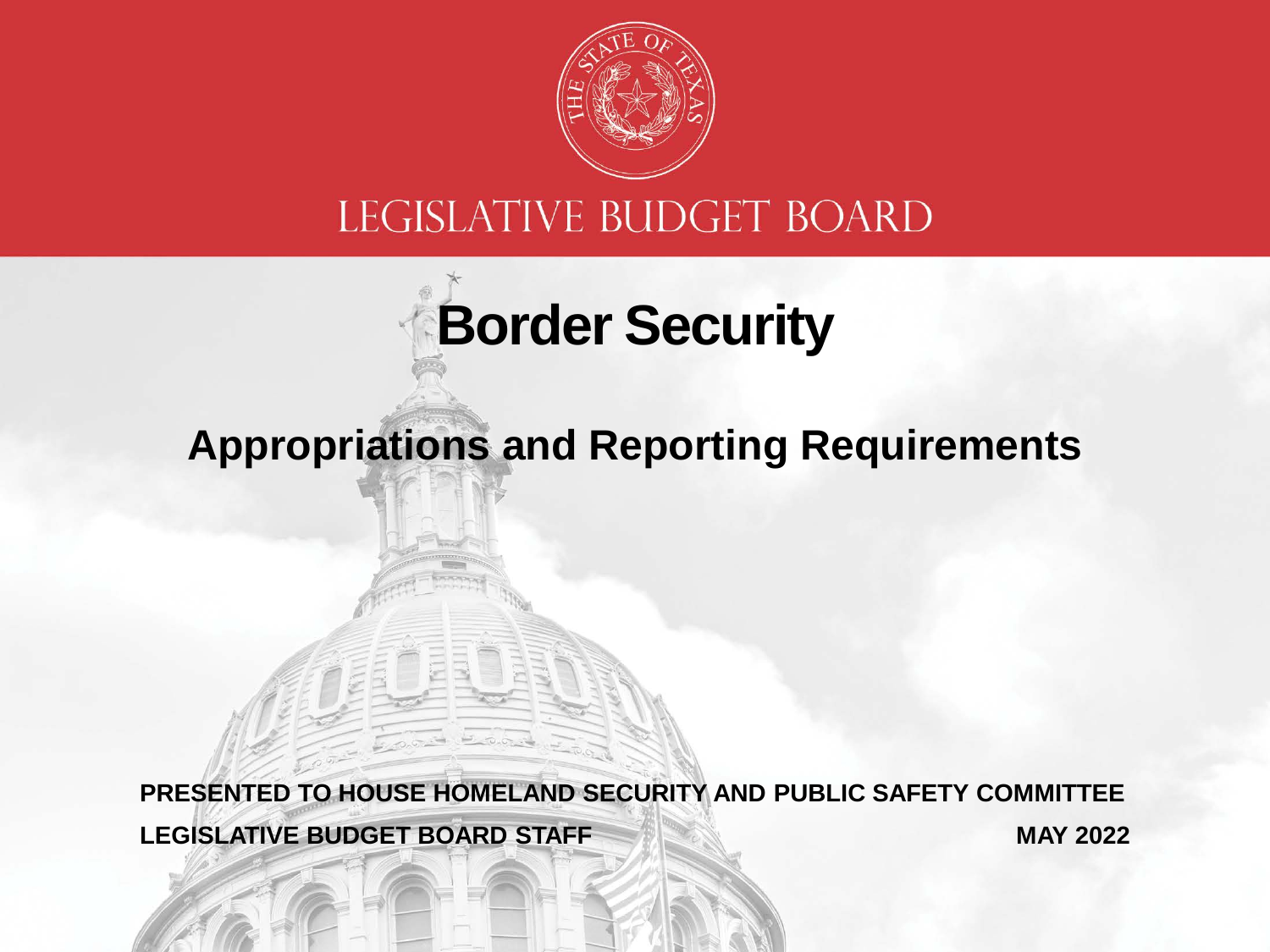## **Historical Appropriations**

| (in millions)                                                 |              |             |             |             |           |
|---------------------------------------------------------------|--------------|-------------|-------------|-------------|-----------|
|                                                               |              | 84th        | 85th        | 86th        | 87th      |
|                                                               |              | 2016-17     | 2018-19     | 2020-21     | 2021-23   |
| <b>Office of the Attorney General</b>                         |              |             | 2.6         | 2.6         | 2.6       |
| <b>Office of the Governor</b>                                 |              | 38.4        | 52.7        | 53.5        | 1,375.2   |
| <b>Department of State Health Services</b>                    |              |             |             |             | 16.4      |
| <b>Office of Court Administration</b>                         |              |             |             |             | 32.5      |
| <b>Texas Alcoholic Beverage Commission</b>                    |              | 1.2         | 6.9         | 6.9         | 6.8       |
| <b>Texas Department of Criminal Justice</b>                   |              | 0.5         | 1.6         | 1.6         | 25.3      |
| <b>Texas Commission on Jail Standards</b>                     |              |             |             |             | 0.2       |
| <b>Texas Commission on Law Enforcement</b>                    |              | 0.2         | 0.3         | 0.3         | 0.3       |
| <b>Texas Military Department</b>                              |              |             |             |             | 411.9     |
| <b>Department of Public Safety</b>                            |              | 677.7       | 694.3       | 693.3       | 942.0     |
| <b>Texas Parks &amp; Wildlife Department</b>                  |              | 10.0        | 33.0        | 29.0        | 29.0      |
| Soil & Water Conservation Board                               |              |             | 3.0         | 3.0         | 2.8       |
| <b>Texas Department of Motor Vehicles</b>                     |              |             | 5.6         | 10.4        | 10.4      |
| Cross-agency (DPS and TMD)                                    |              | 72.0        |             |             |           |
| Pay Raises for Law Enforcement Employees<br>(Schedule C, Est) |              |             |             |             | 71.0      |
|                                                               | <b>TOTAL</b> | 800.0<br>\$ | \$<br>800.0 | \$<br>800.6 | \$2,926.3 |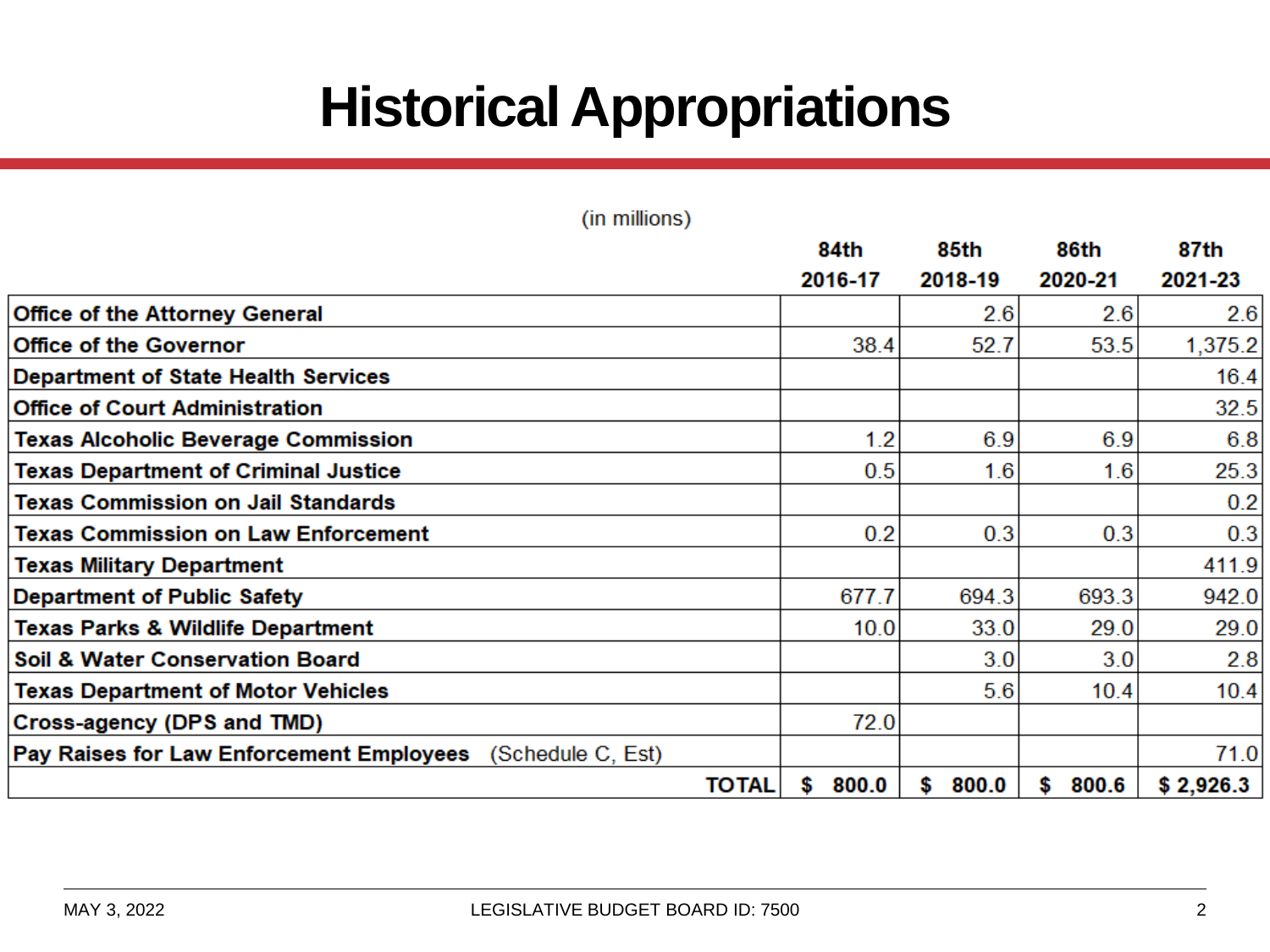| <b>Texas Border Security Funding</b>                                | Included in    | Added by the Legislature |                 |         |                     | <b>TOTAL</b> |
|---------------------------------------------------------------------|----------------|--------------------------|-----------------|---------|---------------------|--------------|
| 87th Legislature, Fiscal Years 2021-23                              | the Intro Bill | SB <sub>1</sub>          | HB <sub>2</sub> |         | HB 9 87(2) Combined |              |
| Office of the Governor - Border Security Funding                    | 51.1           |                          |                 |         |                     |              |
| <b>Border Surge Funding</b>                                         |                |                          | 50.0            |         | 50.0                |              |
| <b>Border Security Grants</b>                                       |                |                          |                 | 1,020.3 | 1,020.3             |              |
| <b>Prosecution Resources</b>                                        |                |                          |                 | 3.8     | 3.8                 |              |
| <b>Border Wall Reimbursement to TDCJ</b>                            |                |                          |                 | 250.0   | 250.0               |              |
| Total, Office of the Governor                                       | 51.1           |                          | 50.0            | 1,274.1 | 1,324.1             | 1,375.2      |
| <b>Attorney General Border Prosecutions</b>                         | 2.6            |                          |                 |         |                     | 2.6          |
| Department of State Health Services Ambulance Services              |                |                          |                 | 16.4    | 16.4                | 16.4         |
| Office of Court Administration Operation Lone Star Expenses         |                |                          |                 | 32.5    | 32.5                | 32.5         |
| Department of Public Safety - Border Security Funding               | 692.5          |                          |                 |         |                     |              |
| 100 additional troopers - salaries, vehicles and equipment          |                | 56.7                     | 38.0            |         | 94.7                |              |
| Operation Lone Star - additional FTEs, marine units, and salaries   |                |                          |                 | 154.8   | 154.8               |              |
| <b>Total, Department of Public Safety</b>                           | 692.5          | 56.7                     | 38.0            | 154.8   | 249.5               | 942.0        |
| Texas Alcoholic Beverage Commission<br><b>Border Investigations</b> | 6.8            |                          |                 |         |                     | 6.8          |
| Texas Department of Criminal Justice - Anti-gang Intelligence       | 1.6            |                          |                 |         |                     |              |
| <b>Operation Lone Star Detainees</b>                                |                |                          |                 | 23.7    | 23.7                |              |
| <b>Total, Texas Department of Criminal Justice</b>                  | 1.6            |                          |                 | 23.7    | 23.7                | 25.3         |
| Texas Commission on Law Enforcement Border Investigators            | 0.3            |                          |                 |         |                     | 0.3          |
| Texas Military Department Operation Lone Star                       |                | 88.6                     | 22.3            | 301.0   | 411.9               | 411.9        |
| Texas Commission on Jail Standards Operation Lone Star              |                |                          |                 | 0.2     | 0.2                 | 0.2          |
| Texas Parks & Wildlife Department Enforcement                       | 29.0           |                          |                 |         |                     | 29.0         |
| Soil & Water Conservation Board Carrizo Cane Eradication            | 2.8            |                          |                 |         |                     | 2.8          |
| Texas Department of Motor Vehicles Prevention Grants                | 10.4           |                          |                 |         |                     | 10.4         |
| Pay Raises for Law Enforcement Employees (Schedule C, Est)          |                | 71.0                     |                 |         | 71.0                | 71.0         |
| <b>TOTAL</b>                                                        | 797.1          | 216.3                    | 110.3           | 1,802.6 | 2,129.2             | 2,926.3      |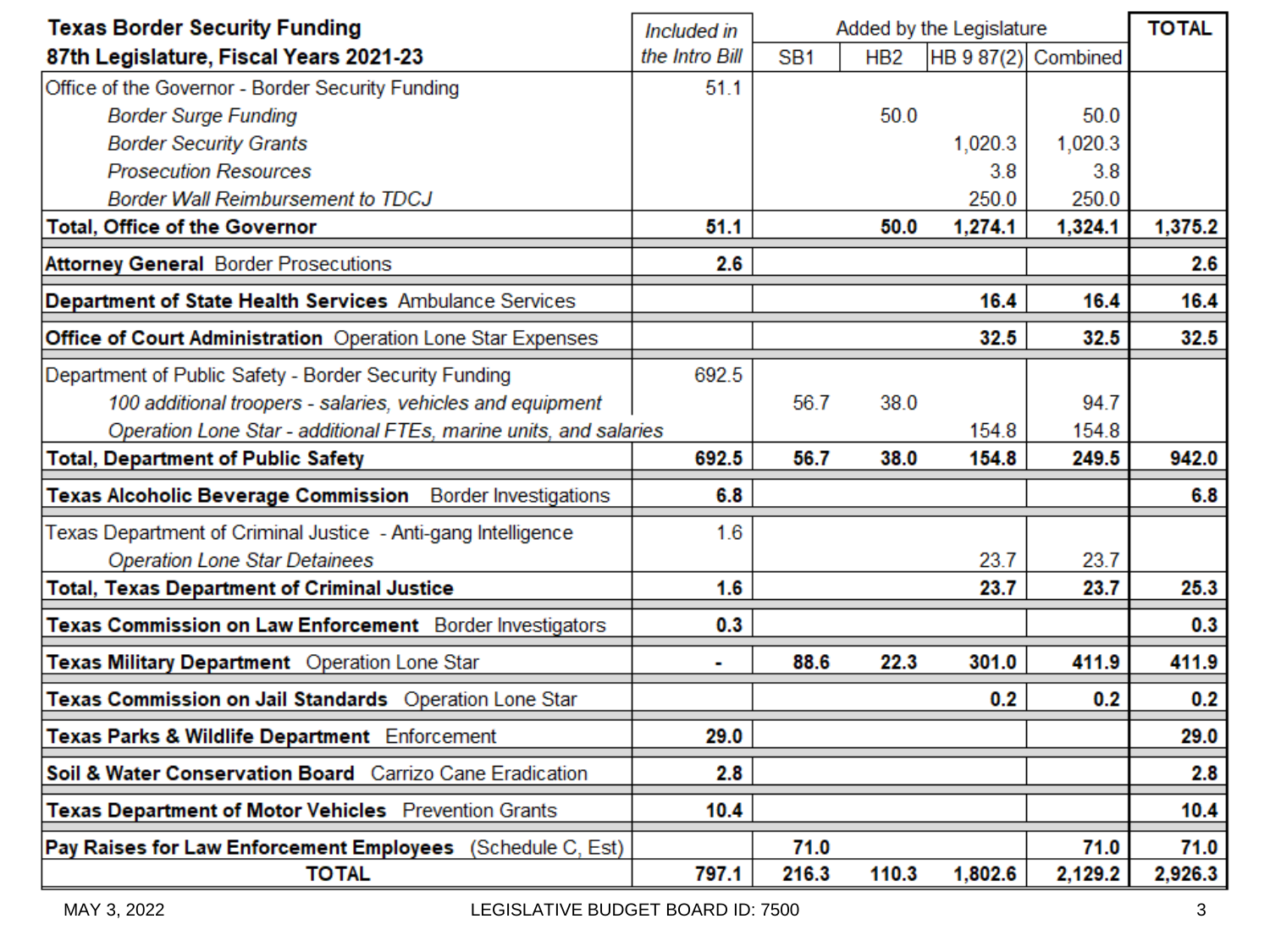### **Border Security Appropriations / Budgeted**

| <b>Source</b>          | <b>Description</b>                                                             | <b>Amount</b>             |
|------------------------|--------------------------------------------------------------------------------|---------------------------|
| 87th Legislature       | Appropriations from SB1 and HB2 87R,<br>HB9 $87(2)$ to 13 agencies             | \$2,926.3 million         |
|                        | Texas Anti-Gang Operations at the Office<br>of the Governor, HB 5 87(2)        | \$180.0 million           |
| January 2022 Transfers | Governor granted funds to Texas Military<br>Department for Operation Lone Star | \$479.7 million           |
| April 2022 Transfers   | Governor granted funds to Texas Military<br>Department for Operation Lone Star | \$495.3 million           |
| Other                  | Adjustments to estimated appropriations                                        | $($62.9 \text{ million})$ |
| <b>TOTAL</b>           |                                                                                | \$4,018.4 million         |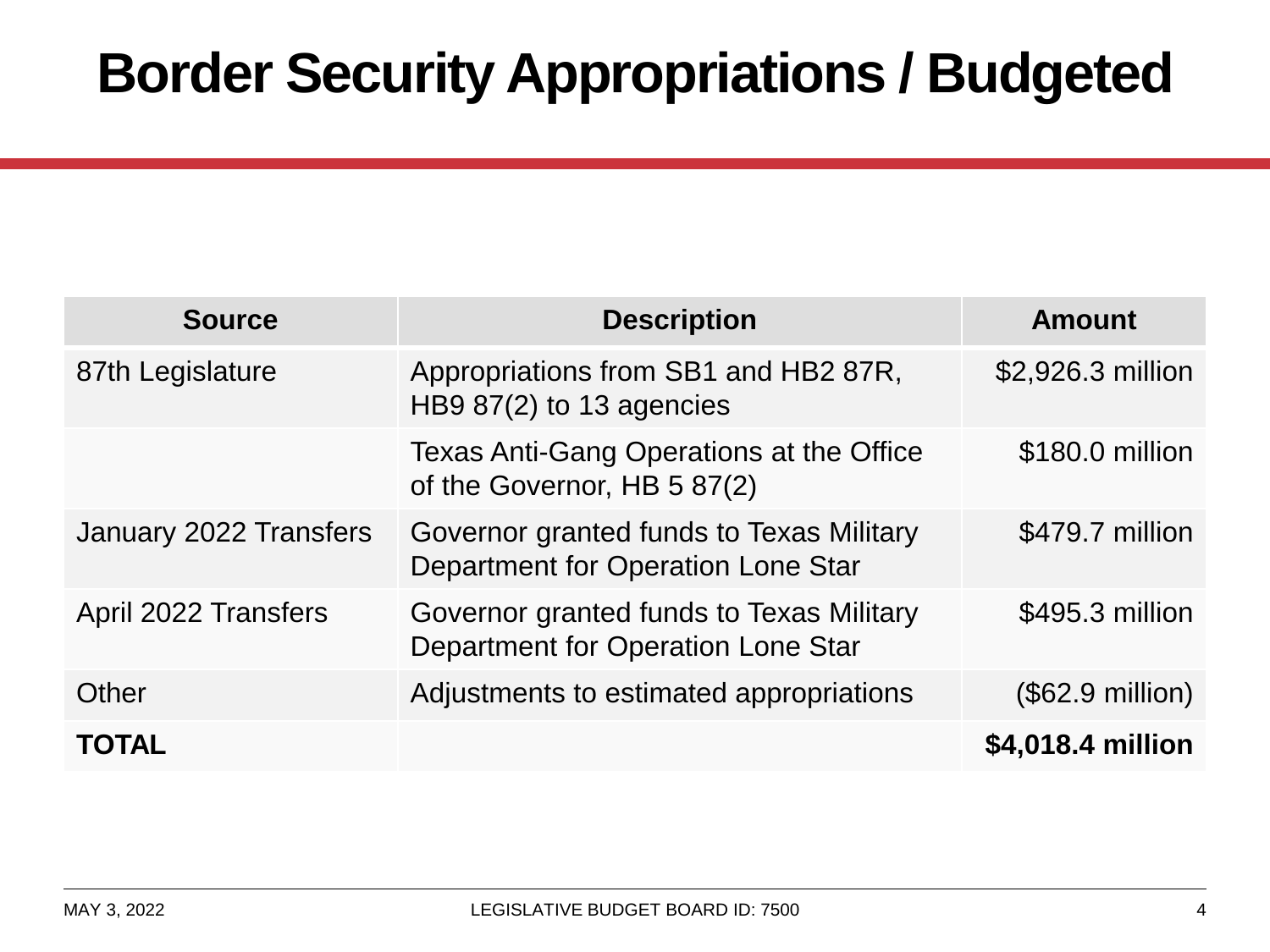## **Reporting Requirements**

#### **2022-23 General Appropriations Act, Article IX, Section 7.10, Border Security**

- Semi-annual reporting from ten agencies to the Legislative Budget Board
- Budgeted and expended amounts and performance indicators
- Indicators to include "the total number of border security-related apprehensions and arrests, … including the number of minors apprehended."

#### **House Bill 9, Second Called Legislature, Section 8**

- Quarterly reporting from seven agencies to the Legislative Budget Board
- Adds "counties included in a disaster declaration relating to border security"
- Adds four specific indicators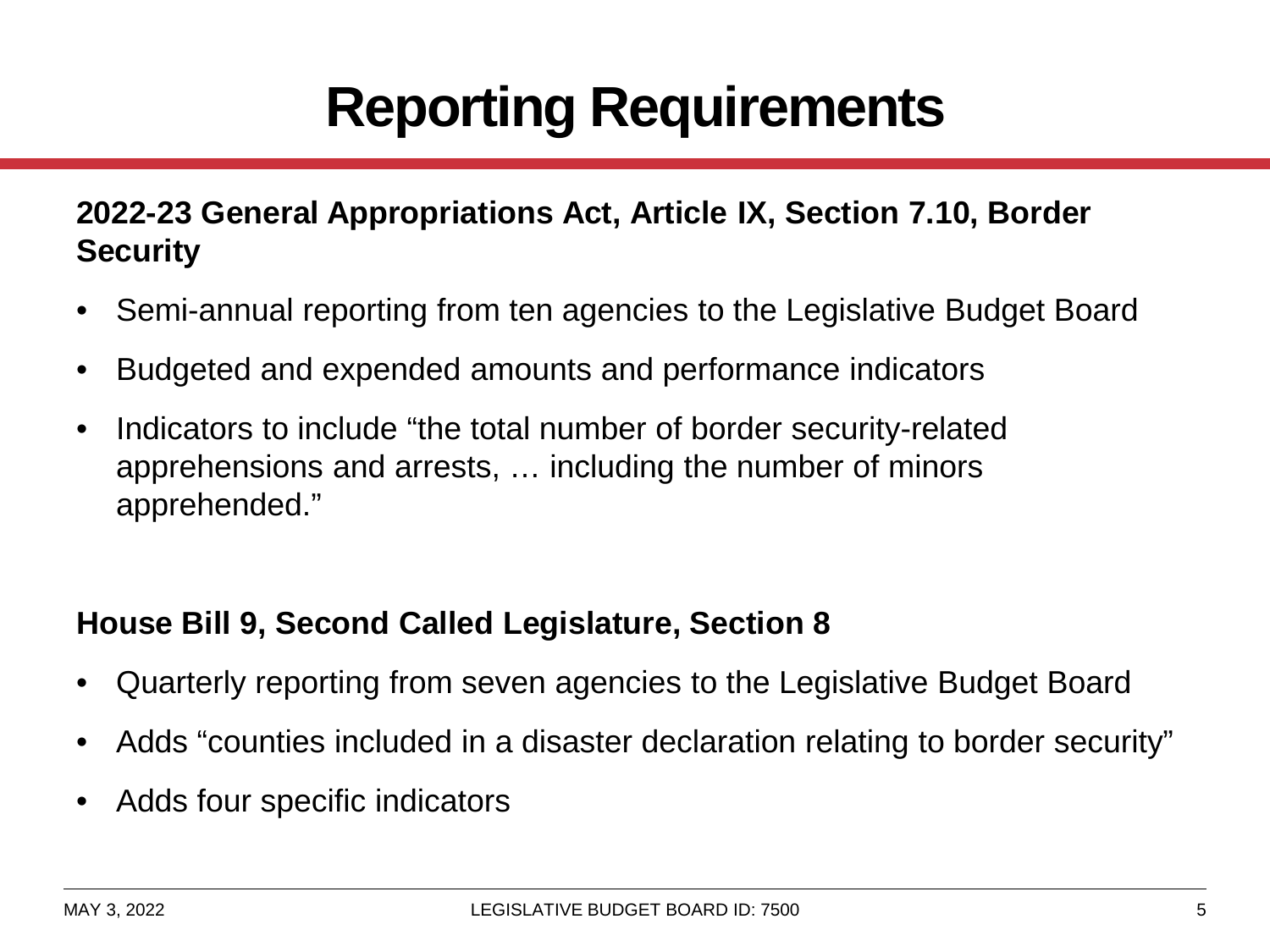## **Border Security Reporting to the LBB**

Office of the Governor

Office of the Attorney General

Department of State Health Services

Office of Court Administration

Texas Alcoholic Beverage **Commission** 

Texas Department of Criminal **Justice** 

Commission on Jail Standards

Texas Commission on Law Enforcement

Texas Military Department

Department of Public Safety

Parks and Wildlife Department

Soil and Water Conservation Board

Department of Motor Vehicles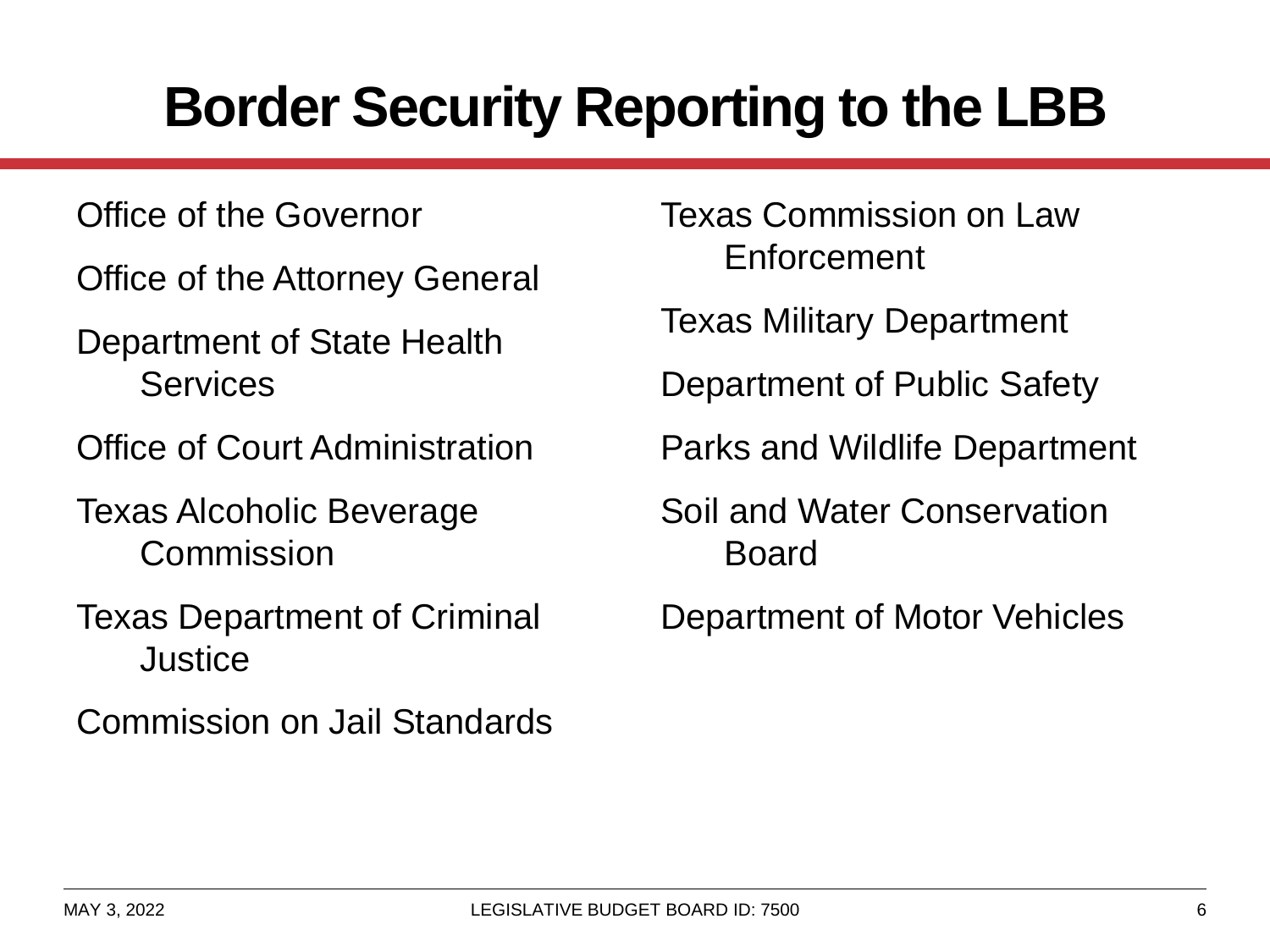## **Border Security Reporting**

#### **Agencies submit quarterly reports in a manner prescribed by the LBB.**

#### **Performance Indicators**

- LBB staff worked with agencies to identify and define indicators to measure
- Approximately one-third of the indicators are required; the remaining provide additional context for operations
- Template allows for revisions to previous quarter's submission

#### **Budgeted and Expended Amounts**

- LBB staff worked with agencies to organize appropriations into programs
- Agencies report budgeted and expended amounts by method of finance and object of expense
- Template includes a tab to report pass-through funding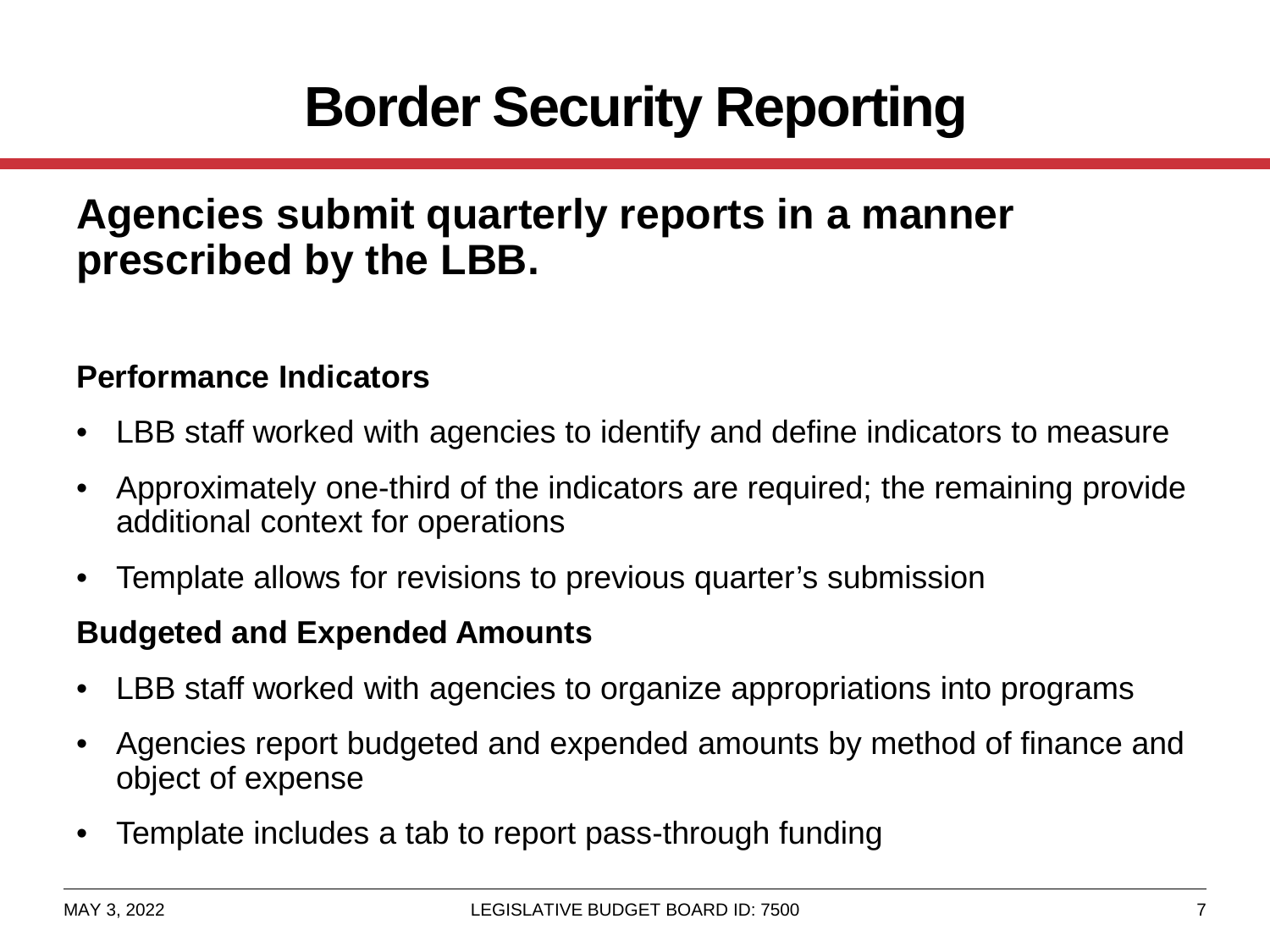## **Border Security Reporting: Financial**

|                                                        |                     | 2020-21 Biennium: 86th Legislature |                 | 2022-23 Biennium: 87th Legislature |                   |                 |  |
|--------------------------------------------------------|---------------------|------------------------------------|-----------------|------------------------------------|-------------------|-----------------|--|
|                                                        |                     |                                    | Percent         |                                    | Q1 Expended       | <b>Percent</b>  |  |
|                                                        | <b>Appropriated</b> | <b>Expended</b>                    | <b>Expended</b> | <b>Appropriated</b>                | $(Sept-Nov 2021)$ | <b>Expended</b> |  |
| Office of the Attorney General                         | 2.6                 | \$<br>3.7                          | $141.7\%$ \$    | 2.6                                | 0.3<br>S          | 11.8%           |  |
| Office of the Governor                                 | 53.5                | 75.2                               | 140.5%          | 1,375.2                            | 41.9              | 3.0%            |  |
| <b>Department of State Health Services</b>             |                     |                                    |                 | 16.4                               | 0.2               | 0.9%            |  |
| Office of Court Administration, Texas Judicial Council |                     |                                    |                 | 32.5                               | 2.4               | 7.4%            |  |
| Texas Alcoholic Beverage Commission                    | 6.9                 | 5.4                                | 78.4%           | 6.8                                | 0.6               | 9.5%            |  |
| Texas Department of Criminal Justice                   | 1.5                 | 3.8                                | 243.6%          | 25.3                               | 1.7               | 6.7%            |  |
| Commission on Jail Standards                           |                     |                                    |                 | 0.2                                | 0.0               | 7.0%            |  |
| Texas Commission on Law Enforcement                    | 0.3                 | 0.3                                | 89.8%           | 0.3                                | 0.0               | 10.1%           |  |
| Texas Military Department                              |                     | 3.0                                | N/A             | 411.9                              | 134.6             | 32.7%           |  |
| <b>Department of Public Safety</b>                     | 693.3               | 690.3                              | 99.6%           | 942.0                              | 111.3             | 11.8%           |  |
| Texas Parks and Wildlife                               | 29.1                | 24.0                               | 82.4%           | 29.0                               | 3.0               | 10.5%           |  |
| Soil and Water Conservation Board                      | 3.0                 | 2.7                                | 91.3%           | 2.8                                | 0.1               | 2.3%            |  |
| <b>Department of Motor Vehicles</b>                    | 10.4                | 11.8                               | 113.9%          | 10.4                               | N/R               | N/R             |  |
| Schedule C Salary Increases (estimated)                |                     |                                    |                 | 71.0                               |                   |                 |  |
| <b>State Total</b>                                     | $800.6$   \$        | 820.1                              | $102.4\%$ \$    | $2,926.3$ \$                       | 296.2             | 10.1%           |  |

Appropriations Compared to Agency-reported Expenditures (millions)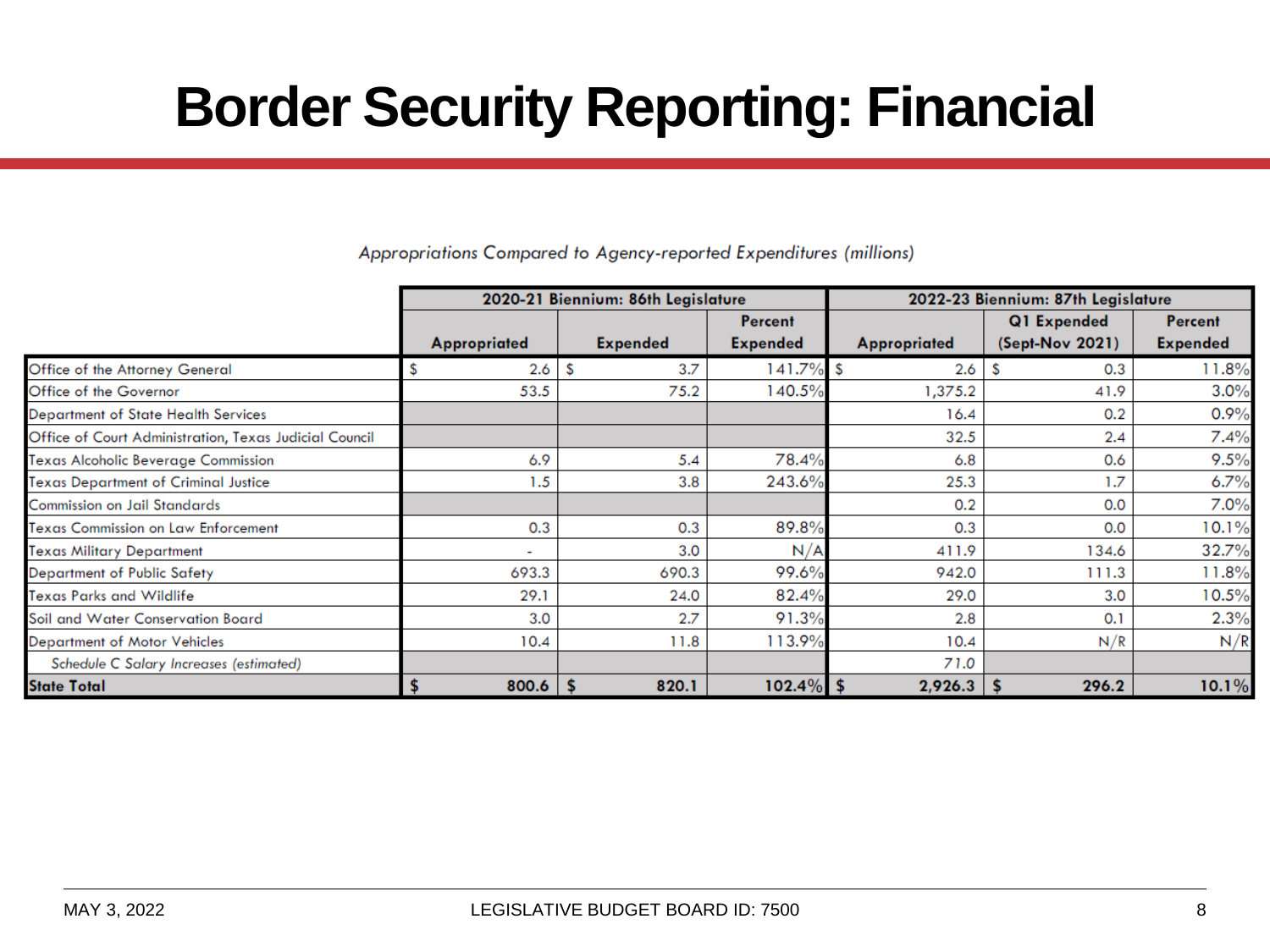## **Border Security Reporting: Performance**

Selected Agency-reported Performance Indicators through November 2021

|                                                                              | Sept 2021-Nov 2021    |          |                      |              |                    |              |
|------------------------------------------------------------------------------|-----------------------|----------|----------------------|--------------|--------------------|--------------|
|                                                                              | <b>Border Regions</b> |          | <b>Other Regions</b> |              | <b>Total State</b> |              |
| <b>Performance Indicator</b>                                                 | <b>Assist</b>         | Lead     | <b>Assist</b>        | Lead         | <b>Assist</b>      | Lead         |
| Office of the Attorney General                                               |                       |          |                      |              |                    |              |
| <b>Legal billable hours</b>                                                  | N/A                   | 2,598    | N/A                  | 661          | N/A                | 3,259        |
| Office of the Governor                                                       |                       |          |                      |              |                    |              |
| Miles of permanent wall installed                                            | N/A                   | 0.0      | N/A                  | 0.0          | N/A                | 0.0          |
| Miles of non-permanent wall installed                                        | N/A                   | 8.2      | N/A                  | 0.0          | N/A                | 8.2          |
| Apprehensions                                                                | N/A                   | 1,212    | N/A                  | 78           | N/A                | 1,290        |
| Apprehensions of juveniles                                                   | N/A                   | 209      | N/A                  | 207          | N/A                | 416          |
| <b>Grant awards</b>                                                          | N/A                   | 90       | N/A                  | 41           | N/A                | 131          |
| Office of Court Administration, Texas Judicial Council                       |                       |          |                      |              |                    |              |
| Individuals undergoing magistration                                          | $\Omega$              | 1,442    | 0                    | $\Omega$     | $\mathbf{O}$       | 1,442        |
| Texas Alcoholic Beverage Commission                                          |                       |          |                      |              |                    |              |
| Single agency investigations resulting in disciplinary and/or administrative |                       |          |                      |              |                    |              |
| actions                                                                      | 0                     |          |                      |              | 0                  |              |
| Apprehensions                                                                | 27                    |          | O                    |              | 27                 |              |
| Apprehensions of juveniles                                                   | N/R                   | N/R      | N/R                  | N/R          | N/R                | N/R          |
| <b>Texas Department of Criminal Justice</b>                                  |                       |          |                      |              |                    |              |
| <b>Detainees received</b>                                                    | 1,569                 | 0        | 0                    | o            | 1,569              | $\mathbf{O}$ |
| Average number of detainees (daily)                                          | 921                   | $\Omega$ | 0                    | O            | 921                | $\mathbf{O}$ |
| Apprehensions                                                                | $\mathbf{o}$          | 85       | $\overline{0}$       | 233          | 0                  | 318          |
| Commission on Jail Standards                                                 |                       |          |                      |              |                    |              |
| <b>Inspections</b>                                                           | N/A                   | 6        | N/A                  | $\mathbf{O}$ | N/A                | 6            |
| <b>Texas Commission on Law Enforcement</b>                                   |                       |          |                      |              |                    |              |
| Single agency investigations opened                                          | 22                    | 3        | 2                    | 21           | 24                 | 24           |
| Apprehensions                                                                | $\Omega$              | $\Omega$ | $\Omega$             | $\Omega$     | $\Omega$           | $\mathbf{O}$ |
| Texas Military Department                                                    |                       |          |                      |              |                    |              |
| <b>Man hours</b>                                                             | 465,552               | N/A      | N/A                  | N/A          | 465,552            | N/A          |
| Apprehensions                                                                | 10,083                | N/A      | N/A                  | N/A          | 10,083             | N/A          |
| Apprehensions of juveniles                                                   | $\overline{0}$        | N/A      | N/A                  | N/A          | 0                  | N/A          |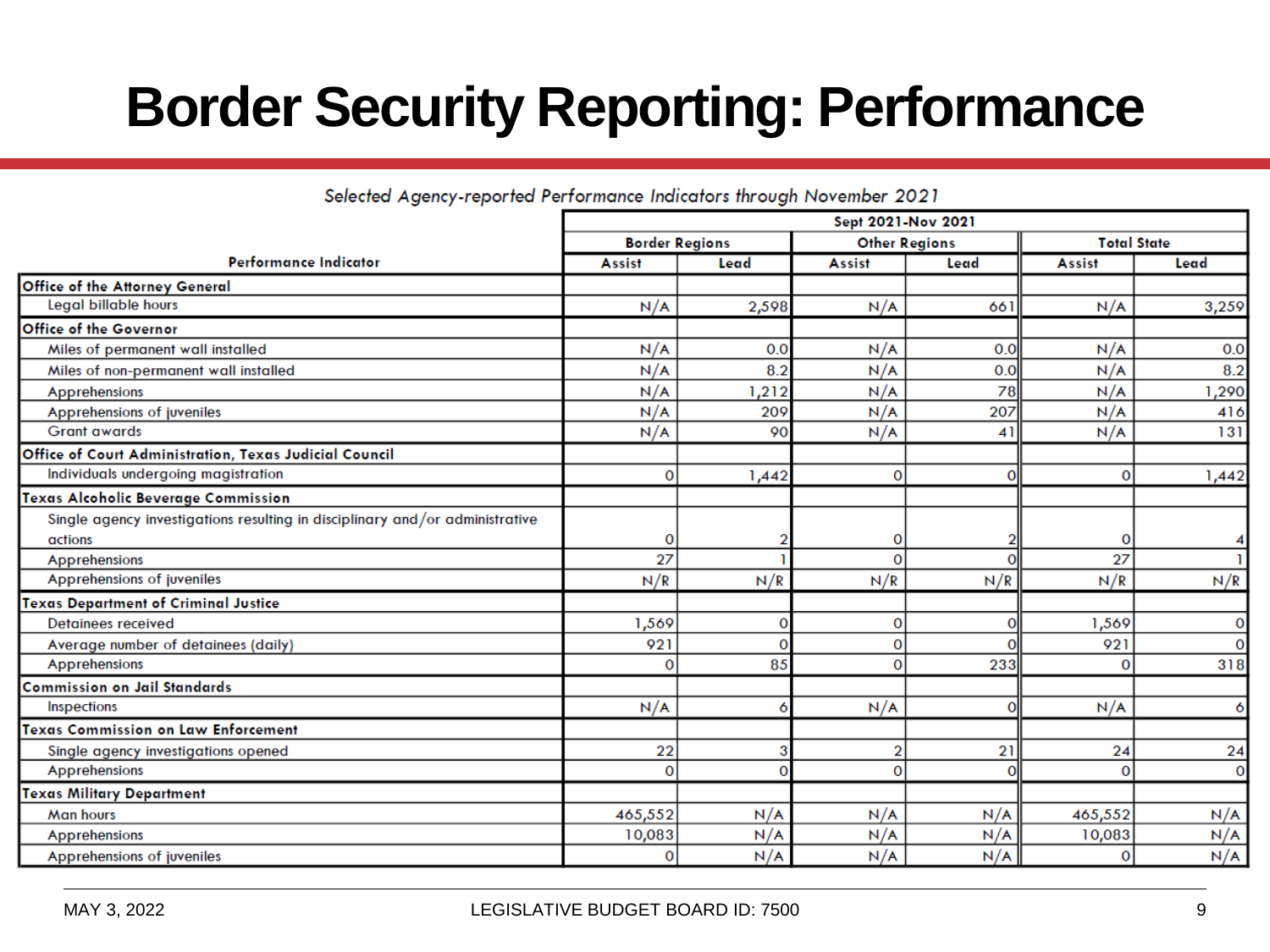## **Border Security Reporting: Performance**

|                                                                           | Sept 2021-Nov 2021                            |           |        |                    |               |             |
|---------------------------------------------------------------------------|-----------------------------------------------|-----------|--------|--------------------|---------------|-------------|
|                                                                           | <b>Other Regions</b><br><b>Border Regions</b> |           |        | <b>Total State</b> |               |             |
| Performance Indicator                                                     | <b>Assist</b>                                 | Lead      | Assist | Lead               | <b>Assist</b> | Lead        |
| Department of Public Safety                                               |                                               |           |        |                    |               |             |
| Vehicle pursuits                                                          | N/A                                           | 318       | N/A    | 248                | N/A           | 566         |
| Pounds of drugs (marijuana, cocaine, heroin, and methamphetaminel) seized | N/A                                           | 5,531     | N/A    | 8,607              | N/A           | 14,138      |
| Fatal doses of fentanyl seized                                            | N/A                                           | 2,968,664 | N/A    | 116,025,177        | N/A           | 118,993,841 |
| Criminal arrests                                                          | N/A                                           | 3,524     | N/A    | 4,257              | N/A           | 7,781       |
| Criminal arrests of juveniles                                             | N/A                                           | 31        | N/A    | 17                 | N/A           | 48          |
| Detentions and referrals to federal authorities                           | N/A                                           | 16,744    | N/A    | N/A                | N/A           | 16,744      |
| Detentions and referrals of juveniles to federal authorities              | N/A                                           | 2,274     | N/A    | N/A                | N/A           | 2,274       |
| Texas Parks and Wildlife Department                                       |                                               |           |        |                    |               |             |
| Land vehide patrol miles                                                  | N/A                                           | 774,457   | N/A    | N/A                | N/A           | 774,457     |
| Apprehensions                                                             | N/A                                           | 420       | N/A    | N/A                | N/A           | 420         |
| Apprehensions of juveniles                                                | N/A                                           |           | N/A    | N/A                | N/A           |             |
| Soil and Water Conservation Board                                         |                                               |           |        |                    |               |             |
| Acres of Carrizo Cane treated                                             | N/A                                           |           | N/A    | N/A                | N/A           |             |
| <b>Department of Motor Vehicles</b>                                       |                                               |           |        |                    |               |             |
| Vehicles inspected at port or bridge                                      | N/R                                           | N/R       | N/R    | N/R                | N/R           | N/R         |
| Apprehensions                                                             | N/R                                           | N/R       | N/R    | N/R                | N/R           | N/R         |
| Apprehensions of juveniles                                                | N/R                                           | N/R       | N/R    | N/R                | N/R           | N/R         |

Sources: Agencies as indicated above N/A: Not Applicable N/R: Not Reported Agencies appear in General Appropriations Act order

Legislative Budget Board